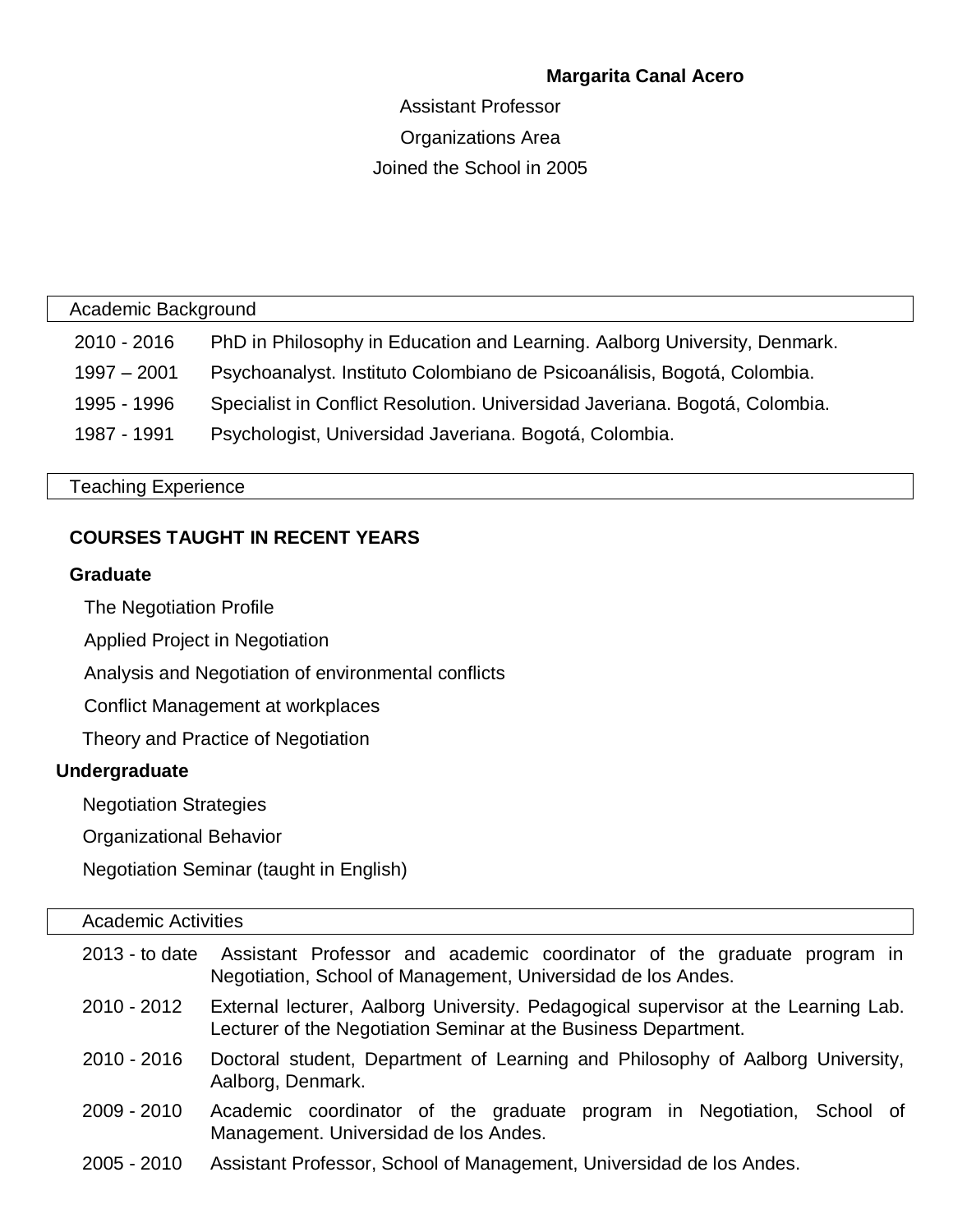- 2003 2005 Adjunct Professor, Political Sciences and International Affairs Faculty Universidad Javeriana. Bogotá, Colombia.
- 2001 2003 Full time Professor, Political Sciences and International Affairs Faculty Universidad Javeriana. Bogotá, Colombia.

#### Other Professional Activities

### **PROJECTS**

- 2016-2017 Coordinator of designing and implementing two international negotiation events: The International Negotiation Forum, and The Negotiation Challenge (TNC).
- 2015-2017 Leader of the Support to career development's Program, at the Management School of UniAndes.

### **CONSULTANCIES**

- 2009 2010 Participatory Design Methodology for the Air Quality Plan of Bogotá city. Facultad de Administración para el Departamento de Ingeniería Civil y Ambiental. Grupo de Estudios en Sostenibilidad Urbana y Regional (SUR) y la Secretaría Distrital del Medio Ambiente.
- 2008 Coaching for Managers. Desarrollo Gerencial de la Facultad de Administración para Carrefour.
- 2008 2009 "A participative methodology to design the Sport's Public Policy 2009-2019, for Bogotá city. Facultad de Administración para la Secretaría de Cultura, Recreación y Deporte.

#### Other Professional Experience

| 2005 | Pontificia Universidad Javeriana. Center of Psychological Consultancies, Admissions  |
|------|--------------------------------------------------------------------------------------|
|      | support program coordinator. Coordination and project design for the management      |
|      | of the community conflict. Professional of the Psychotherapeutic Processes Attention |
|      | $\tau$ eam.                                                                          |

- 2004 Universidad del Rosario Coordinator of the diplomat "Formation of conciliators", Medellín, Colombia.
- 2001-2003 Pontificia Universidad Javeriana. Facultad de Ciencias Políticas y relaciones Internacionales Full time Professor, and Coordinator of the Specialization in Conflict Resolution.
- 1998 2001 Reflejo Interactivo Ltda., Manager. Direction and development of consultancies on conflict resolution at organizational communitarian, and educative areas.

Research

### **RESEARCH AREAS**

Collaborative negotiation

The potential of self-reflection for the learning process

Management Education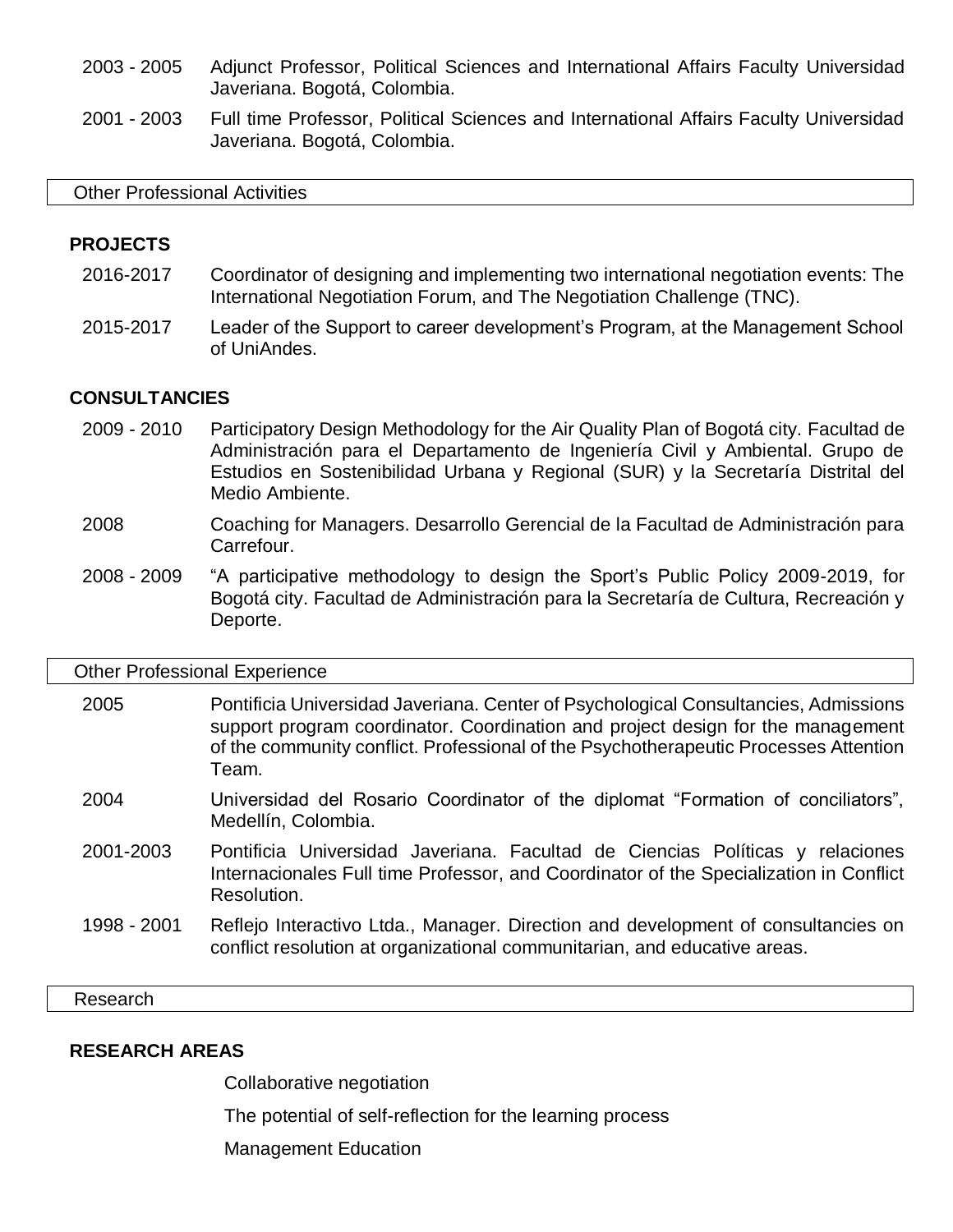Peace initiatives and conflict resolution

# **RESEARCH PROJECTS**

- 2010 2016 Department of Learning and Philosophy, Aalborg University. Doctoral research: The potential of self-reflection in the learning process of collaborative negotiation skills.
- 2007 "Costs of avoided and/or violently managed conflicts within organizations". A pilot study about the tangible costs of avoided and/or violently managed conflicts, in three airline organizations in Colombia. Facultad de Administración, Universidad de Los Andes.
- 2006 2007 "Peace and Development Programs in Colombia: Factors that have influenced Community empowerment". Project that analyzes the extent to which communities become empowered, after the implementation of programs developed by the "Development and Peace Organizations or Petroleum Companies" in Colombia.
- 2005 2007 "Peace and Development Programs in Colombia: Factors that have influenced Community empowerment". Universidad de Los Andes, Universidad Autónoma de Manizales, The Hauser Center for Nonprofit Organizations, The Weatherhead Center for International Affairs and the David Rockefeller Center for Latin-American of Harvard University and COLCIENCIAS.
- 2003 2005 "Consultancy for the development of a baseline, the design and impact indicators of Conciliation in Colombia and its frame rate" Pontificia Universidad Javeriana. Facultad de Ciencias Políticas y relaciones Internacionales para el Departamento de Planeación Nacional (DNP), el Banco Interamericano de desarrollo (BID), el Ministerio del Interior y de Justicia y FONADE.

#### **Publications**

### **ARTICLES IN ACADEMIC JOURNALS**

- 2009 Canal, Margarita, 2009. La comunicación no violenta, una herramienta para mejorar las relaciones. Revista Vinculum. ISNN 0122-1272
- 2007 Escisión-es: una o varias?, 2007. Trabajo teórico-clínico sobre el caso de un paciente. Revista de la Sociedad Colombiana de Psicoanálisis. Publicación 199 Vol. 24, No. 4, 1999.
- 2007 Canal, Margarita, Trujillo, Diana, Wills, Eduardo, Gutiérrez, Roberto, 2007. Incidencia en el empoderamiento a comunidades atendidas por Programas de Desarrollo y Paz y Fundaciones Petroleras en Colombia. Perspectivas Revista de la CAF (Corporación Andina de Fomento).
- 2005 Canal, Margarita y Zapata, María Lucía. 2005. Buen Viento Buena Mar" Rumbo Pymes Éticas y Transparentes. Editado y Publicado Por Transparencia por Colombia. ISBN Obra completa 958-33-6105-4, ISBN volumen 9 buen viento buena Mar Resolución Ética de Conflictos: 958-97500-4-4.

### **CASES**

2011 Canal, Margarita, Gestión de Recursos para Proyectos Sociales: El Caso de Peacebuilders. Electronic publication in:Serie de Casos de la Facultad de Administración. Universidad de los Andes.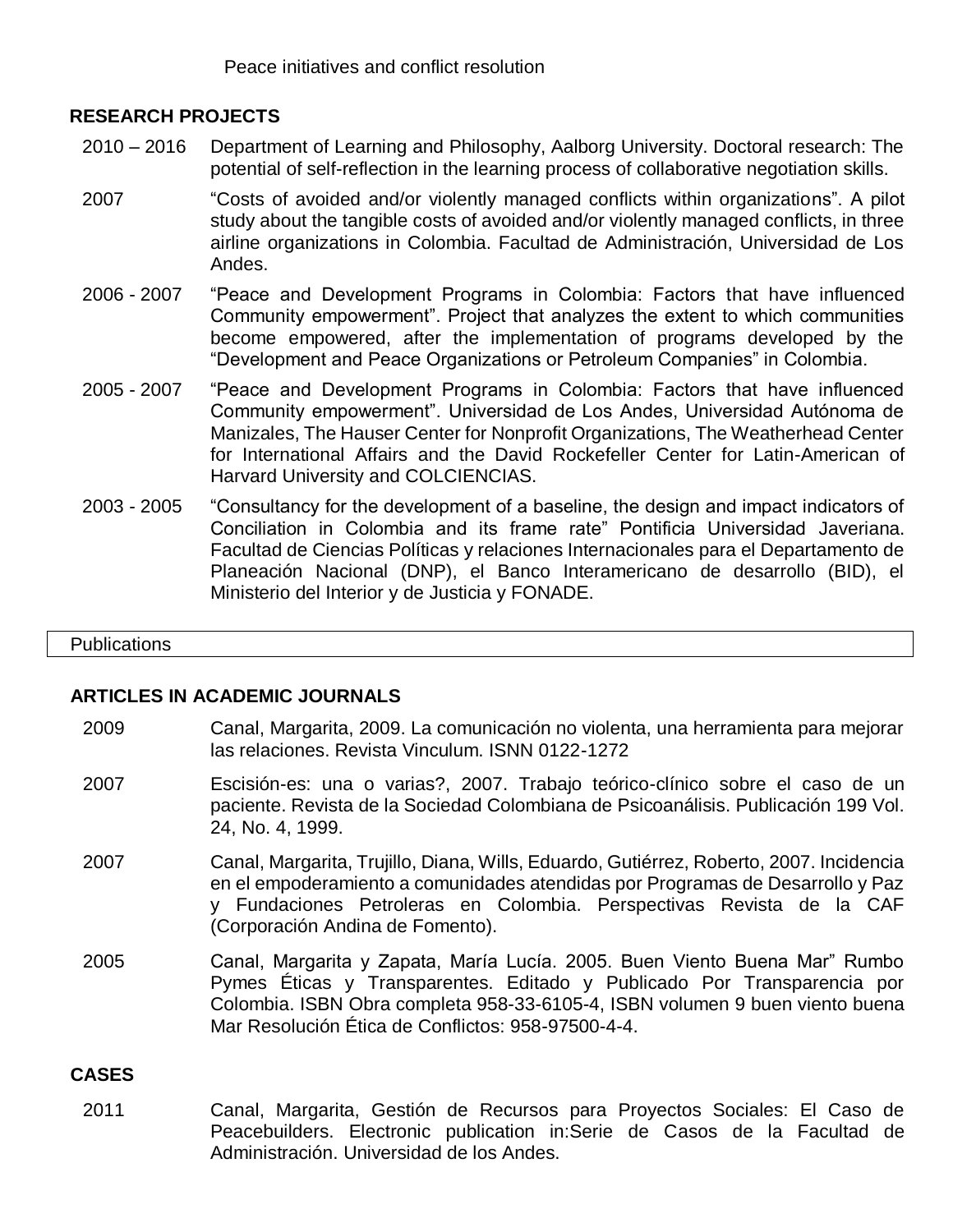# **CHAPTERS IN BOOKS**

- 2017 Insights about the Psychology of Collaborative Negotiators. In negotiation Insights, Strategies and outcomes Ed. Nova Science Publishers New York City, NY, United States. ISBN: 978-1.53611-953-4.
- 2014 Canal, Margarita, Jørgensen, Kenneth, Mölbjerg, Klee, Nikolaj. The Multivoiced Classroom: A Storytelling Ethics Approach to Management Education. 2014 In: Critical Narrative Inquiry- Ethics, Sustainability and Action to Critical Narrative Inquiry - Storytelling, Sustainability and Power. Ed. Nova Science Publishers New York City, NY, United States. P.p.217-227. ISBN 978-1-63117-557-2
- 2014 Canal, Margarita, Jørgensen, Kenneth Mölbjerg. Storytelling and the development of the self: Learning collaborative negotiation skills. In: Critical Narrative Inquiry: Ethics, Sustainability and Action to Critical Narrative Inquiry. Storytelling, Sustainability and Power. Ed. Nova Science Publishers New York City, NY, United States. P.p.159-175. ISBN 978-1-63117-557-2
- 2012 Canal, Margarita, "Del dicho al hecho hay mucho trecho". ¿Cómo pasar del discurso "gana-gana" a una actitud auténtica de colaboración en las negociaciones? In: Libro Tendencias en Administración. Ediciones Uniandes.
- 2005 Canal, Margarita, et al., 2005. "Consultoría para la elaboración de una línea de base, el diseño de indicadores de gestión e impacto y el marco tarifario de la Concilación Extrajudicial en Derecho" Ministerio del Interior y de Justicia a través de FONADE. Pontificia Universidad Javeriana. Facultad de Ciencias Políticas y Relaciones Internacionales. ISBN 958-8025-55-9.

# **EVENTS**

2017 Leader of the International Negotiation Forum, Universidad de los Andes. April 20.

# **CONFERENCE PRESENTATIONS**

| 2019 | XI Congreso Latinoamericano de Investigación para la Paz (CLAIP). Presentation name: "A<br>collaborative peace: analysis of some practices developed during the peace process<br>between Colombia's government and FARC from a negotiation perspective". Co-host:<br>David Aponte. Universidad de Sao Paulo, Sao Paulo, Brazil. September 19-21. |
|------|--------------------------------------------------------------------------------------------------------------------------------------------------------------------------------------------------------------------------------------------------------------------------------------------------------------------------------------------------|
| 2019 | Critical Edge Alliance (CEA). Presentation name: "Interactive Co-Teaching in a Virtual<br>Course: A Way of Crossing Geographies Boundaries". Co-host: Anikó Dorner. The New<br>School. Nueva York, U.S.A. June 6-8.                                                                                                                              |
| 2018 | Critical Edge Alliance (CEA). Presentation name: "Learning Negotiation in a Multicultural<br>Virtual Community: Two Universities, Two Cultures, One Virtual Learning Experience". Co-<br>host: Sandra Maycotte. Universidad de los Andes. Bogotá, Colombia. June 25-28.                                                                          |
| 2018 | VII Congreso Internacional de Investigación en Salud: Salud, Conflicto y Frontera.<br>Presentation name: "Psicología de los Negociadores Colaborativos". Universidad de<br>Pamplona. Pamplona, Colombia. May 17-18.                                                                                                                              |
| 2017 | International Negotiation Forum, INTRA (International Negotiation Training and Research<br>Presentation name: "Formas de fortalecer su perfil negociador".<br>Association).<br>Universidad de los Andes. Bogotá, Colombia. April 20.                                                                                                             |
| 2015 | INTRA seminar (International Negotiation Training and Research Association), May<br>29 - 30. Presentation name: The potential of self-reflection in the learning process of<br>collaborative negotiation skills. Munich, Germany.                                                                                                                |
| 2014 | INRA seminar, (International Negotiation Research Association). Presentation name:                                                                                                                                                                                                                                                               |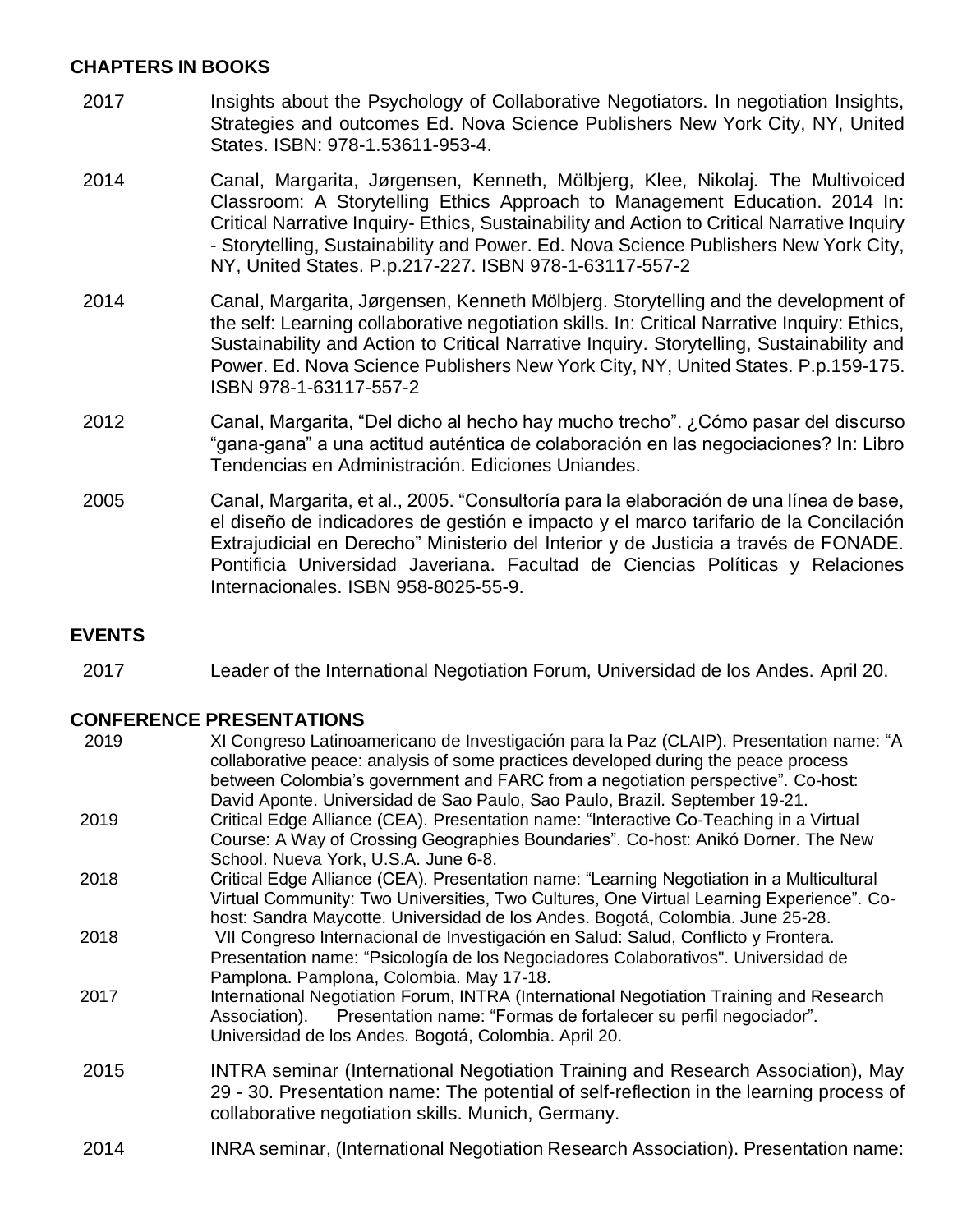Storytelling and the development of the self: Learning collaborative negotiation skills. Presented virtually, through Adobe Connect Reykjavik, Iceland. April 9 - 10. 2013 INRA seminar, (International Negotiation Research Association). Presentation name: The potential of self-reflection in the learning process for collaborative negotiation. Athens, Greece April 5-7. 2012 Higher Education Conference. Workshop presentation: The reflective inquiry which better enhances the learning process of collaborative negotiation Virginia, U.S.A. February 8-10. 2011 Sc MOI´s Conference. Paper presentation. Reflective Inquiry as a way of enhancing the learning process of collaborative negotiation. Philadelphia, U.S.A. April 14-16. 2007 Primer Foro en Resolución de Conflictos: Facultad de Administración, Universidad de Los Andes and Association for Conflict Resolution (ACR), Bogotá, Colombia. June 25-27. 2006 Association for Conflict Resolution (ACR). VI Annual Conference. Philadelphia, Pennsylvania. Lecture: "Peace and Development Programs in Colombia: Factors that have influenced Community empowerment". 2005 Association for Conflict Resolution (ACR) V Annual Conference. Minneapolis, Minnesota. Lecture: "Dealing with Group Conflicts within Organization and Communities in Colombia, Canada and Ecuador: Circle Processes, Structured Dialogue and Open Space Technology". Co-host: María Lucía Zapata. 2004 Association for Conflict Resolution (ACR) IV Annual Conference. Sacramento, California. Lecture: "A Conflict Resolution System for Small and Medium-Sized Organizations: The Colombian Experience. Co-presentadora: María Lucía Zapata.

### **MEMORIES**

2007 Canal, Margarita, Llanos, Sara Helena, Editoras. Memorias del Primer Foro en Resolución de Conflictos: Red Latino Americana.

# **BOOKS**

2016 The Potential of Self-reflection in the learning process of Collaborative Negotiation Skills Aalborg University Press. ISBN (ONLINE) 9788771127997.

### **MONOGRAPHS**

2010 Canal, Margarita; Trujillo, Diana; Wills, Eduardo; Gutiérrez, Roberto; Franco, Natalia. Incidencia en el empoderamiento de comunidades atendidas por Programas de Desarrollo y Paz y fundaciones petroleras. ISSN: 0121-7062. Facultad de Administración, Universidad de los Andes.

# **PROCEEDINGS**

- 2012 Higher Education Conference. 2012 Workshop presentation: The reflective inquiry which better enhances the learning process of collaborative negotiation Virginia Tech. Virginia, U. S. A.
- 2011 Sc'MOI Conference, April 2011. Reflective Inquiry as a way of enhancing the learning